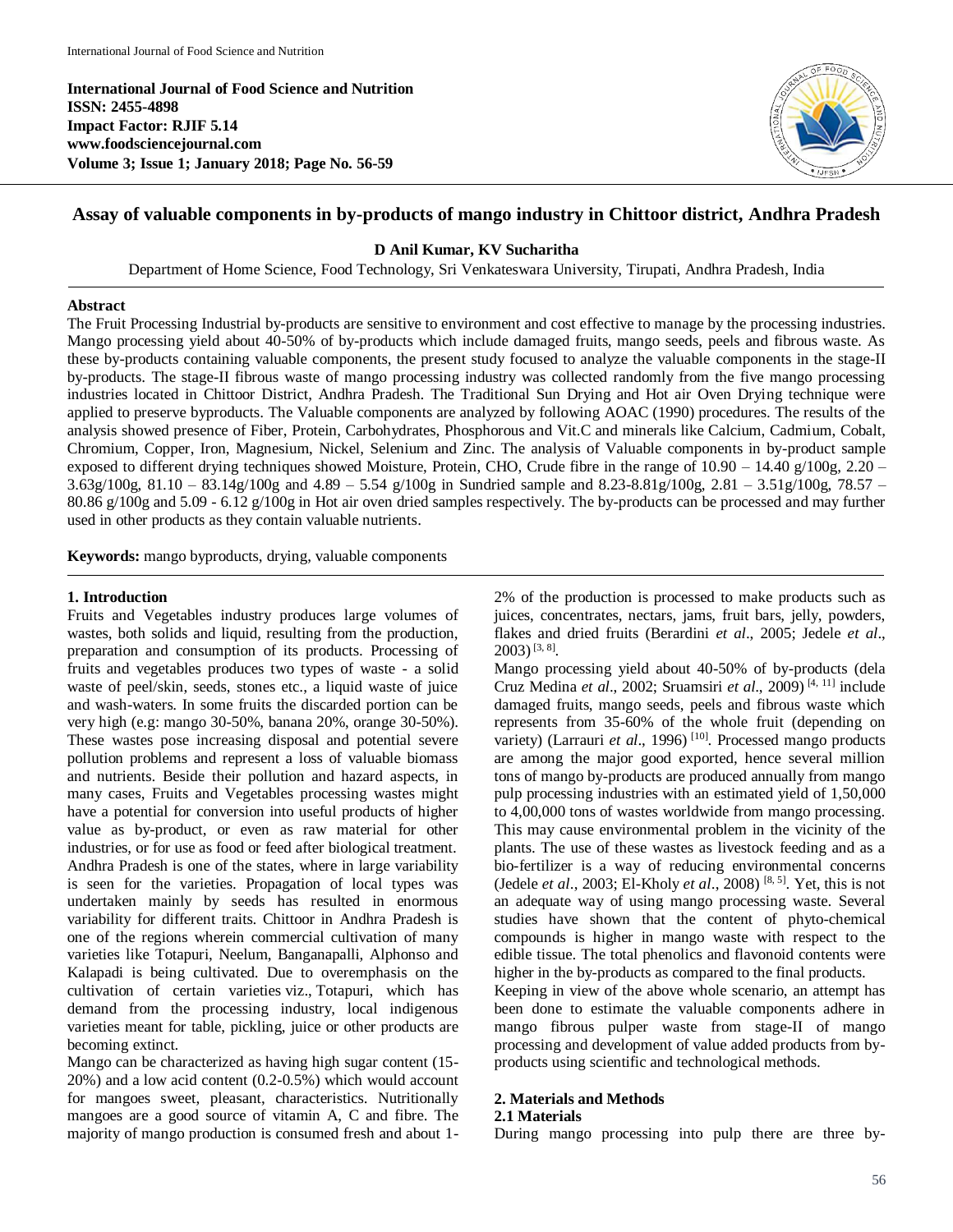products obtained from two stages Stage-I: Peels and Stones and Stage-II: fibrous waste. The present study was focused on the stage-II of mango processing byproducts of mango industry. For the study five mango processing industries were randomly selected which process Totapuri Mango Pulp for their domestic and export customers. A representative sample of by-products at stage-II was collected hygienically from these industries and coded as MI-1 (Mango Industry - 1), MI-2, MI-3, MI-4 and MI-5 respectively from Chittoor district, Andhra Pradesh.

## **2.2 Methods**

## **2.2.1 Collection of by-products from Stage-II of Mango processing**

The collection of by-products was carried in selected mango processing industries in Chittoor district which processes Totapuri Mango Pulp and Concentrate to their domestic and export customers with the average capacity of 100-120 MT/day.

During mango pulp processing a representative byproduct sample of pulper waste at stage-II was collected hygienically without any contaminants and preserved in refrigerator at  $5 \pm 1$ °C. The byproduct samples have been transferred in thermally isolated container to Food Chemistry Laboratory, Dept. of Home Science, Sri Venkateswara University, Tirupati for further analysis.

The mango byproducts contain moisture content and sugars hence it may spoil easily. Drying is the best method to preserve the stage-II byproduct. In the present study traditional sun drying and conventional hot air oven drying techniques are adopted as they are cost effective.

## **2.2.2 Sun Drying**

Mango by-product sample has spread into 3-5mm layer upon the 100 micron poly-ethylene film for drying. The poly film placed on the drying tray. Drying tray was dried in sun and care was taken to avoid any physical contaminants like dust, dirt, insect infestation etc. The optimal range of temperature was  $38 \pm 2$  °C and humidity was  $35 \pm 5$  mm hg. Drying was allowed during day time, trays are removed and stored safely during night time. As this traditional Sun drying depends upon the Sun light, by-products sample has been taken  $27\pm2$  hrs for drying. Then the dried by-product samples are separated from poly film to pack in poly ethylene air tight pouch and preserved at dark, dry and cool place to avoid enzymatic and oxidative reactions. These dried samples used further for

analysis and utilized in product developments.

## **2.2.3 Hot air oven drying**

Mango by-product sample has spread into 3-5mm layer upon the trays which are suitable for drying. Spreaded poly film placed on the drying tray. Trays have been placed in laboratory Hot air Oven (Technico Pvt. Ltd.) at  $60 \pm 2$  °C temperature for  $12 \pm 1$  hrs. Then the dried by-product samples are separated from poly film to pack in poly ethylene air tight pouch and preserved at dark, dry and cool place to avoid enzymatic and oxidative reactions. These dried samples used further for analysis and development of products.

## **2.3 Assay of nutrient components**

Moisture content, Ash, Protein, Crude fibre, Total fat and Carbohydrates were determined according to AOAC (1990) [2] at Food Chemistry Laboratory, Food Technology, Dept. of Home Science, Sri Venkateswara University, Tirupati.

## **3. Results and Discussion**

Chittoor district is the most popular district in Andhra Pradesh for commercial mango cultivation and processing. About 65 processing units are established as Large, Medium and Small scale industries according to their production capacities at Chittoor dist., to process tropical fruits and vegetables. Mango is the most commonly and majorly processed fruit in these industries. A visit was conducted to five industries purposively selected to know amount of stage-II byproduct produced. The selected industries are coded as MI-1, MI-2, MI-3, MI-4 and MI-5.

# **3.1 Nutrient Composition of by-product**

Moisture content in Sun drying and Hot air oven drying samples are 77.40  $\pm$  0.316 g/100gm and 78.44  $\pm$  0.261 g/100gm respectively. Moisture content was more in stage-II by-product due to the fibrous nature and the traces of fruit pulp. The Crude fibre content was  $5.19 \pm 0.269$  g/100gm in Sun dried and  $5.68 \pm 0.408$  g/100gm in Hot air oven dried sample (Table no.1). The amount of ash ranged from 1.66 $\pm$ 0.10 g/100gm to 2.02 $\pm$ 0.11 g/100gm and 1.81 $\pm$ 0.12  $g/100$ gm to  $2.33\pm0.09$   $g/100$ gm in Sun dried sample and Hot air oven dried sample respectively. (Fig.1). Ajila *et al*., (2007) [1] estimated moisture in mango peels of Raspuri (Raw & Ripe) and Badami (Raw & Ripe) was found 66 to 75 g/100g and Crude fiber was found 1.16 % to 3.0 %.

| S. No. | <b>Parameters</b>   | <b>Moisture</b> | Protein         | <b>Total fat</b> | <b>Carbohydrates</b> | Crude Fibre     |
|--------|---------------------|-----------------|-----------------|------------------|----------------------|-----------------|
|        |                     | $(Mean \pm SD)$ | (Mean $\pm$ SD) | $(Mean \pm SD)$  | $(Mean \pm SD)$      | $(Mean \pm SD)$ |
|        | Sun Drying          | $12.64 + 1.59$  | $3.23 \pm 0.58$ | $0.38 + 0.16$    | $81.95 + 1.02$       | $5.19 + 0.27$   |
| ∸      | Hot Air Oven Drying | $8.59 + 0.22$   | $3.22 \pm 0.30$ | $0.33 + 0.07$    | $79.49 + 0.96$       | $5.68 + 0.41$   |

**Table 1:** Nutrient Composition of by-product: (Units:  $g/100$  gm)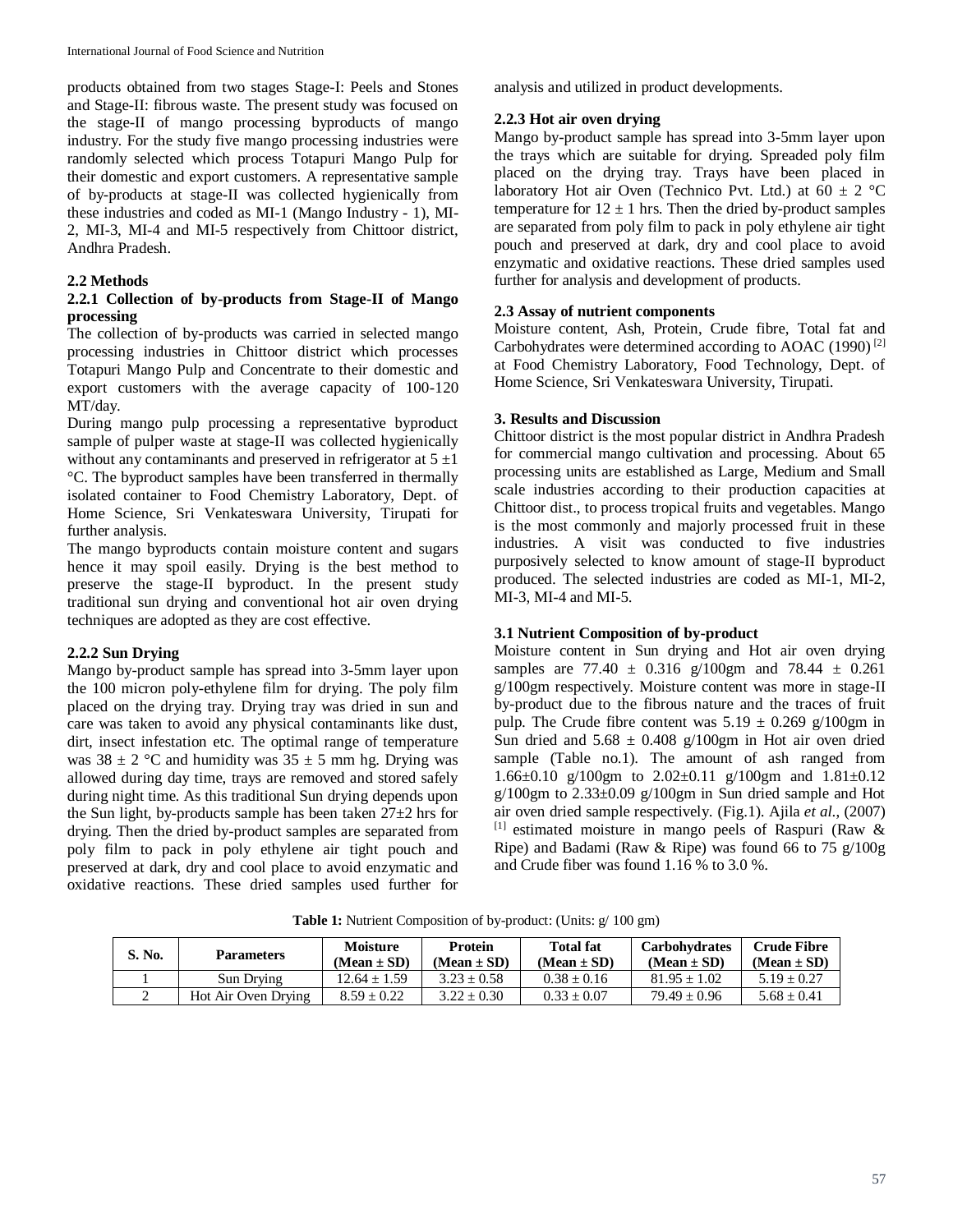International Journal of Food Science and Nutrition



**Fig 1:** Ash content of mango byproduct subjected for drying methods Sun drying (SDS) & Hot air oven drying (HDS)

The protein content was estimated by using the kjeldhal method of nitrogen determination. The protein content in the byproduct of sun dried sample was 3.63, 3.43, 3.50, 2.20 and 3.38 g/100gm and the protein content in hot air oven dried samples was 2.81, 3.31, 3.44, 3.01 and 3.51 g/100gm respectively. The mean protein content for sun dried sample is 3.23±0.582 and 3.22±0.297 g/100gm for hot air oven dried sample, which is distinctly showing that low content of protein. These results are in accordance with Onuh  $(2017)$ <sup>[9]</sup>, who evaluated the nutritional properties of peels of some selected mango varieties. Mango peels are significantly different from each other in their protein content with values

of 1.93%, 2.14% & 2.48% for Paparanda, Julie & Peter varieties respectively. Ajila *et al*. (2007) [1] also reported that the protein content in the peels of two Indian mango varieties were 2.05 and 2.16 respectively.

Fat content of tropical fruits are very low (Mudau, 2013). The fat content in sun dried samples are  $0.21, 0.26, 0.61, 0.37$  & 0.44 and 0.29, 0.33, 0.41, 0.38 & 0.24 respectively in hot air oven dried samples. Jaafar *et al*., (2009) [7] who stated the proximate analysis of stem & flesh of dragon fruit and stated that the fat content of flesh of dragon fruit is  $0.21 - 0.61$  g. Onuh *et al.*,  $(2017)^{9}$  who evaluated the nutritional properties of the peels of Paparanda, Julie & Peter. The fat percentage was 5.85% for Julie, 6.52% for Peter and 6.18% for Paparanda. The peels showed high amounts of fat. Whereas in the present study the fat was estimated in stage-II byproduct that is fibrous waste.

The mean carbohydrate content in sun dried sample is 81.95±1.025 g/100gm and 79.49±0.956 g/100gm in hot air oven dried sample which clearly indicates that mango fibrous byproduct is rich in Carbohydrates. Onuh *et al*., (2017) [9] reported that carbohydrate content in peel Paparanda, Julie and Peter was  $68.83 \pm 0.41$ ,  $68.69 \pm 0.18$  and  $64.83 \pm 0.35$ respectively. The results exhibited significant  $(p<0.05)$ difference in carbohydrate content between sundried sample and hot air oven dried sample. Sun dried sample showed significantly  $(p<0.05)$  higher values of carbohydrate levels as compare to hot air oven dried sample.



**Fig 2:** Carbohydrate levels in mango byproduct

### **4. Conclusion**

Based on the above investigations, it could be concluded that the mango fibrous byproduct of stage-II from mango pulp processing contain various valuable components. The effective utilization of byproduct is most challenging topic of research. The utilization of whole byproducts or extraction of valuable components from the byproducts in the area of interest of the current research. Hence the present study was undertaken to analyze the valuable components in the mango stage-II byproduct. The study shows that the byproduct contains valuable components like fibre, carbohydrates and also contains optimum levels of macro and micro nutrients.

### **5. References**

1. Ajila C Bhat, Prasad Rao UJS, Valuable components of

raw and ripe peels from two Indian mango varieties, Food Chemistry, 2007, 1006-1011.

- 2. AOAC, Official Methods of Analysis, Association of Official Analytical Chemists, Wahington DC., USA, 1990.
- 3. Berardini N, Schieber A, Klaiber I, Beifuss U, Carle R, Conrad J. A novel anthocyanin from mango Mangifera indica L. cv. Tommy Atkins' peels. Chemical Science. 2005; 60:801-804.
- 4. de la Cruz Medina J. Garcia HS. Mango: Postharvest operations. In: Mejia, D.; Lewis, B. InPho Post-Harvest Compendium. AGSI/FAO, 2002.
- 5. El-Kholy Kh F, Solta ME, Abd El-Rahman SAE, El-Saidy DM, Foda D. Sh., Use of some agro industrial byproducts in Nile Tialpia fish diet, 8<sup>th</sup> International